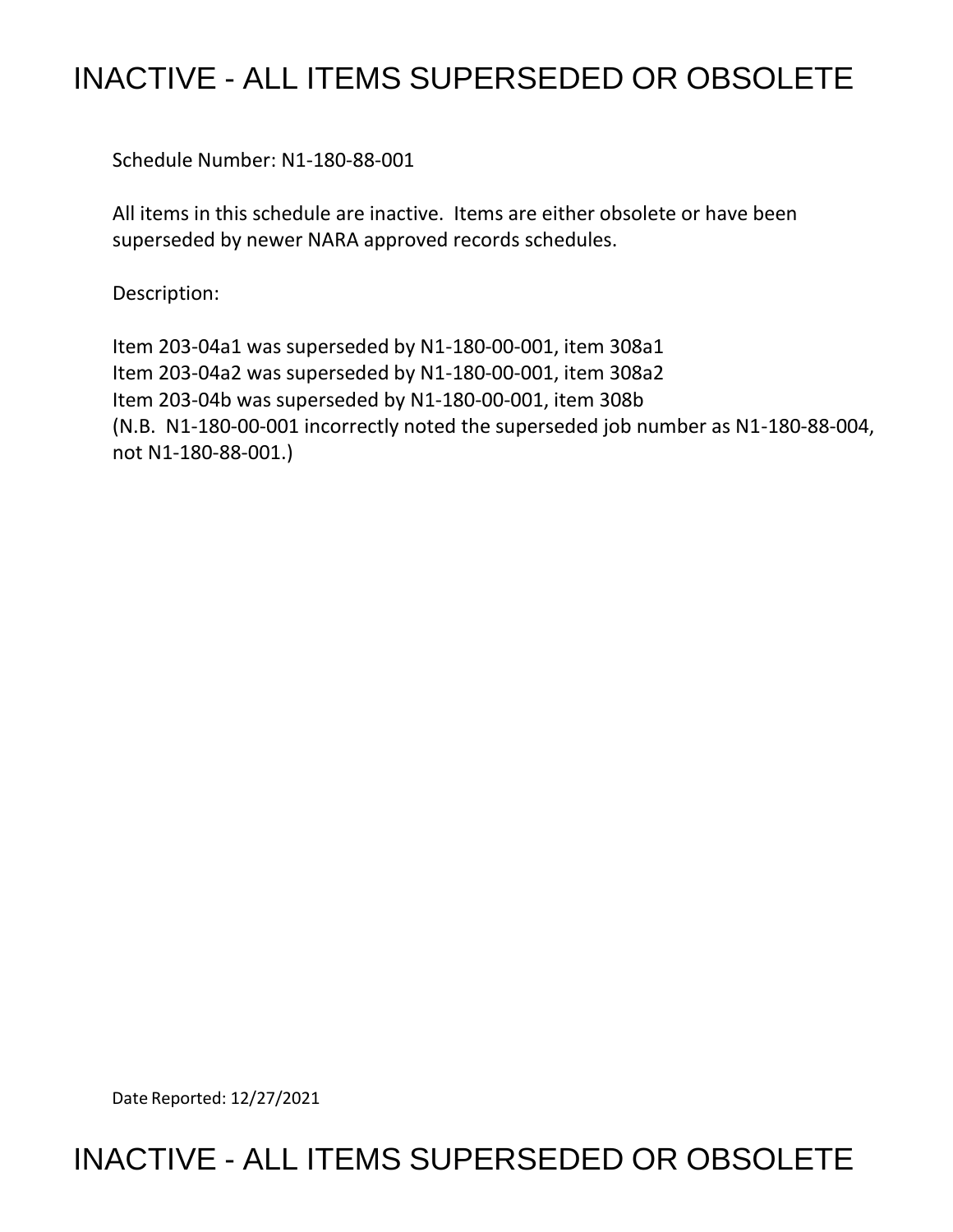| <b>REQUEST FOR RECORDS DISPOSITION AUTHORITY</b><br>(See Instructions on reverse)<br>TO: GENERAL SERVICES ADMINISTRATION<br>NATIONAL ARCHIVES AND RECORDS SERVICE, WASHINGTON, DC 20408 |          | <b>LEAVE BLANK</b>                                                                                                                                                                                                                                                                                               |                        |
|-----------------------------------------------------------------------------------------------------------------------------------------------------------------------------------------|----------|------------------------------------------------------------------------------------------------------------------------------------------------------------------------------------------------------------------------------------------------------------------------------------------------------------------|------------------------|
|                                                                                                                                                                                         |          | JOB NO.                                                                                                                                                                                                                                                                                                          |                        |
|                                                                                                                                                                                         |          | DATE RECEIVED                                                                                                                                                                                                                                                                                                    |                        |
| 1. FROM (Agency or establishment)                                                                                                                                                       |          |                                                                                                                                                                                                                                                                                                                  | NOTIFICATION TO AGENCY |
| Commodity Futures Trading Commission                                                                                                                                                    |          |                                                                                                                                                                                                                                                                                                                  |                        |
| 2. MAJOR SUBDIVISION                                                                                                                                                                    |          | In accordance with the provisions of 44 U.S.C. 3303a<br>the disposal request, including amendments, is approved<br>except for items that may be marked "disposition not<br>approved" or "withdrawn" in column 10. If no records<br>are proposed for disposal, the signature of the Archivist is<br>not required. |                        |
| Office of the Secretariat                                                                                                                                                               |          |                                                                                                                                                                                                                                                                                                                  |                        |
| 3. MINOR SUBDIVISION<br>Office of Administrative Services                                                                                                                               |          |                                                                                                                                                                                                                                                                                                                  |                        |
|                                                                                                                                                                                         |          |                                                                                                                                                                                                                                                                                                                  |                        |
| Joseph G. Salazar                                                                                                                                                                       | 254-9735 |                                                                                                                                                                                                                                                                                                                  |                        |
| <b>6. CERTIFICATE OF AGENCY REPRESENTATIVE</b>                                                                                                                                          |          |                                                                                                                                                                                                                                                                                                                  |                        |

l hereby certify that I am authorized to act for this agency in matters pertaining to the disposal of the agency's records;<br>that the records proposed for disposal in this Request of \_\_\_\_\_\_\_\_ page(s) are not now needed for agency or will not be needed after the retention periods specified; and that written concurrence from the General Accounting Office, if required under the provisions of Title 8 of the GAO Manual for Guidance of Federal Agencies, is attached.

A. GAO concurrence:  $\Box$  is attached; or  $\boxed{\textbf{X}}$  is unnecessary.

| <b>B. DATE</b><br>3/23/88 | O. SIGNATURE OF AGENCY REPRESENTATIVE                                                                                                                                                                                                                                                                                                                                                                                                                                                                                                                                                                                                                                                                                                                                                                                                                                                                                                        | <b>D. TITLE</b><br>Records Officer                   |                               |                                           |
|---------------------------|----------------------------------------------------------------------------------------------------------------------------------------------------------------------------------------------------------------------------------------------------------------------------------------------------------------------------------------------------------------------------------------------------------------------------------------------------------------------------------------------------------------------------------------------------------------------------------------------------------------------------------------------------------------------------------------------------------------------------------------------------------------------------------------------------------------------------------------------------------------------------------------------------------------------------------------------|------------------------------------------------------|-------------------------------|-------------------------------------------|
| 7.<br><b>ITEM</b><br>NO.  | SUPERSEDED<br>8. DESCRIPTION OF ITEM<br>(With Inclusive Dates or Retention Periods)                                                                                                                                                                                                                                                                                                                                                                                                                                                                                                                                                                                                                                                                                                                                                                                                                                                          |                                                      |                               | 10. ACTION<br>TAKEN<br>(NARS USE<br>ONLY) |
|                           | Amendment to the CFTC Files and Disposition Schedule. This $re$ - $ _{NCI-180-}$<br>quest for records disposition authority covers two series of<br>executive records approved by NARA under NCI-180-80-1. It seek\$ $(203-04)$<br>authority to combine two series of permanent records consisting<br>of Item 203-05, Official Minutes of Commissioners' Meeting,<br>with Item 203-04, Records Relating to Commission Meetings, into<br>one series and to microfilm the complete series. The title for<br>Item 203-04 reflects the change.                                                                                                                                                                                                                                                                                                                                                                                                   |                                                      | l80–1.<br>$(203 - 05)$        |                                           |
| 1.                        | 203-04 Records and Official Minutes of Commission Meetings-<br>Arranged chronologically. Consists of folders containing staff<br>documents, agendas, supporting documentation presented to the<br>Commissioners, meeting transcripts, and similar materials.<br>Official minutes include votes taken at Commission meetings,<br>date, time, and place of meetings, lists of Commissioners and<br>staff present, subject(s) discussed, the type of meeting con-<br>ducted, and whether the meeting was open or closed to the<br>public. A binder consisting of minutes is also maintained. A<br>subject index is filed in front of the binder for the fiscal<br>year. These records are being converted to microfilm.<br>apaper is destroyed upon verification of the microfilm.<br>certifies that the records described on this form will be micro-<br>filmed and stored in accordance with the standards set forth in<br>36 CFR Part 1230." | The<br>"This                                         |                               |                                           |
|                           | DISPOSITION:<br>112751<br><b>PERMANENT</b><br>or a silver halide duplicate microform, plus one copy silver                                                                                                                                                                                                                                                                                                                                                                                                                                                                                                                                                                                                                                                                                                                                                                                                                                   | the original camera master si <del>lver halide</del> |                               |                                           |
|                           | diazo or vesicular copy to NARA in IU year blocks when 20<br>vears ale                                                                                                                                                                                                                                                                                                                                                                                                                                                                                                                                                                                                                                                                                                                                                                                                                                                                       |                                                      | STANDARD FORM 115 (REV. 8-83) |                                           |
| 115-108                   | $m_{max}$ pent tonce<br>NSN 7540-00-634-4064                                                                                                                                                                                                                                                                                                                                                                                                                                                                                                                                                                                                                                                                                                                                                                                                                                                                                                 |                                                      |                               |                                           |

**NSN 7540-00-634-4064 STANDARD FORM 115** (REV. 8-83)<br> **Prescribed by GSA** *PMR* (41 CFR) 101-11.4<br> **PMR** (41 CFR) 101-11.4